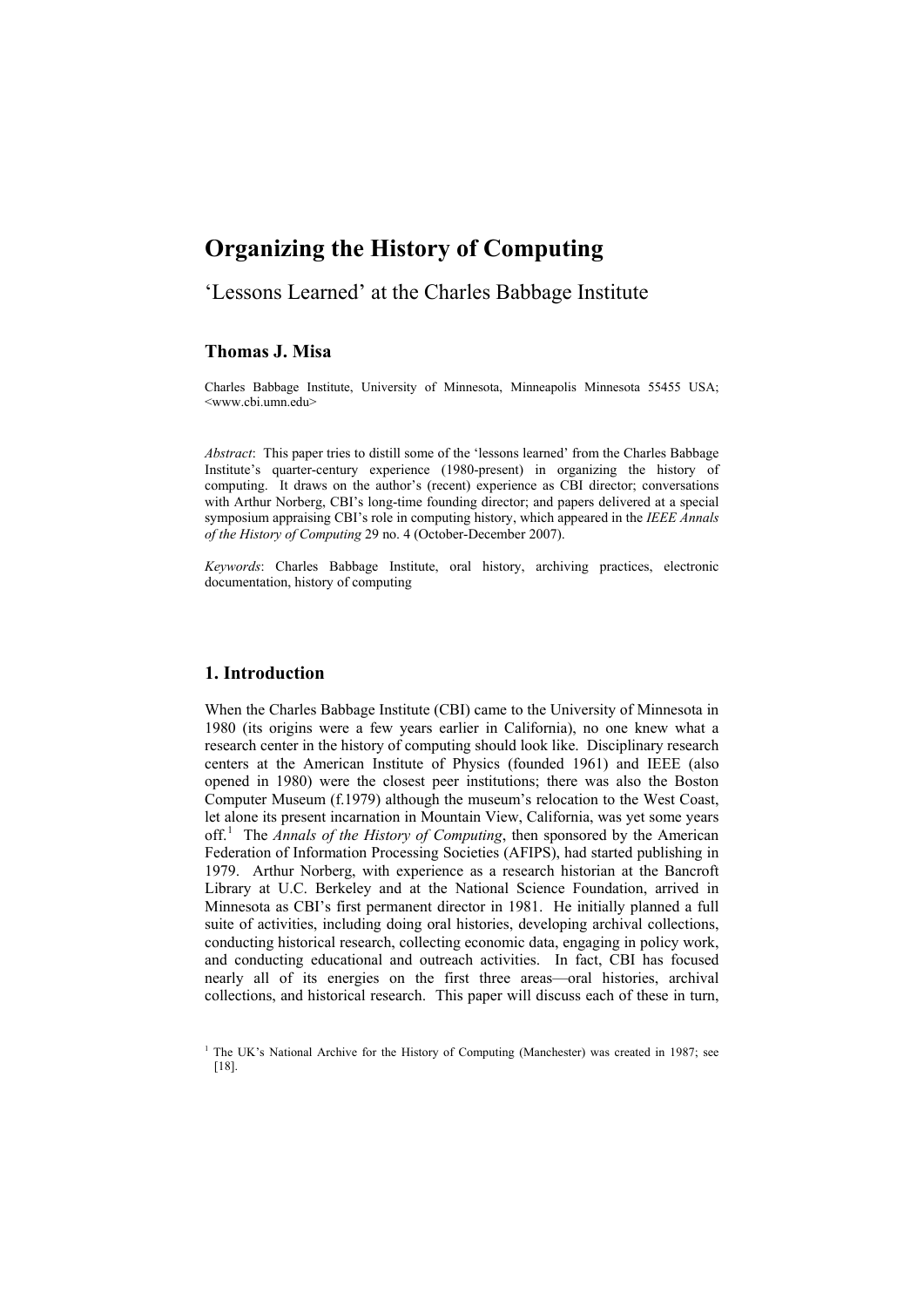spotlighting choices that were made, assessing the consequences, and outlining challenges for the future.

## **2. Developing Oral History Methods**

Oral history as an identifiable field in the U.S. stretches back to the early days of folklore studies. In the past thirty years or so, the American Institute of Physics, the Smithsonian Institution, the Charles Babbage Institute, the Chemical Heritage Foundation, and several universities have developed oral history as a distinct method for conducting research in the recent history of science and technology. It is especially valuable when researchers have direct access to historical actors and/or where traditional documentary evidence is insufficient or unavailable. As Lillian Hoddeson recently emphasized, conducting oral histories requires the interplay of numerous skills: establishing trust with an interviewee, yet also being able at the right moment to ask probing, possibly difficult questions; relying on an interviewee's memory, yet also bringing documents that can help activate or sharpen memories (or establishing lines of questioning that can do the same).<sup>[2](#page-0-1)</sup>

The "research grade" oral histories developed at CBI utilize a specific method and involve extensive interaction with the interviewee. They are nothing like a newspaper reporter fishing for a quotable anecdote or the popular free-form "reminiscence". CBI oral histories require extensive research beforehand by the interviewer, a substantial block of time for the tape-recorded interview itself (2-3 or more hours), and additional time for the subsequent process of transcription and editing. The interviewee has an opportunity to review the audiotape transcription, correcting mistakes and clarifying ambiguities. However, the goal is not to create a fluid, easy-to-read document ready for publishing in a popular magazine; rather, the goal is to preserve the nuances of the original conversation, while correcting obvious mistakes.<sup>[3](#page-0-2)</sup> For better or worse, the edited transcript becomes the official version, and this is what is widely cited (we are recording 20,000 downloads a year from our online oral-history database). The audio recordings are retained, but in practice, researchers have rarely asked for them. The extensive time requirements for preparing, transcribing, editing, and (if permitted) webpublishing these oral histories make them an ideal research method for the study of certain key persons, who really need to be asked detailed questions about their activities, thoughts and motivations.

Ideally, interviewers bring contemporaneous documents and/or artifacts in order to encourage or stimulate the interviewee's memory. "Can you recall what you were thinking about in *this* memo . . . or in *this* diagram?" are such memoryinvigorating questions. Hoddeson relates how an interview she did with physicist Richard Feynman, then 61, was going poorly owing to his recent surgery. He simply could not remember details of his wartime work, even when shown written documents he had drafted and personally signed. At last Hoddenson showed him

<sup>&</sup>lt;sup>2</sup> See the AIP's guidelines <www.aip.org/history/oral\_history/conducting.html> and [16] For connections to historical methods, see  $[8]$  and  $[17]$ .

For recent reflections on editing oral history manuscripts and preparing them for publication, see [9].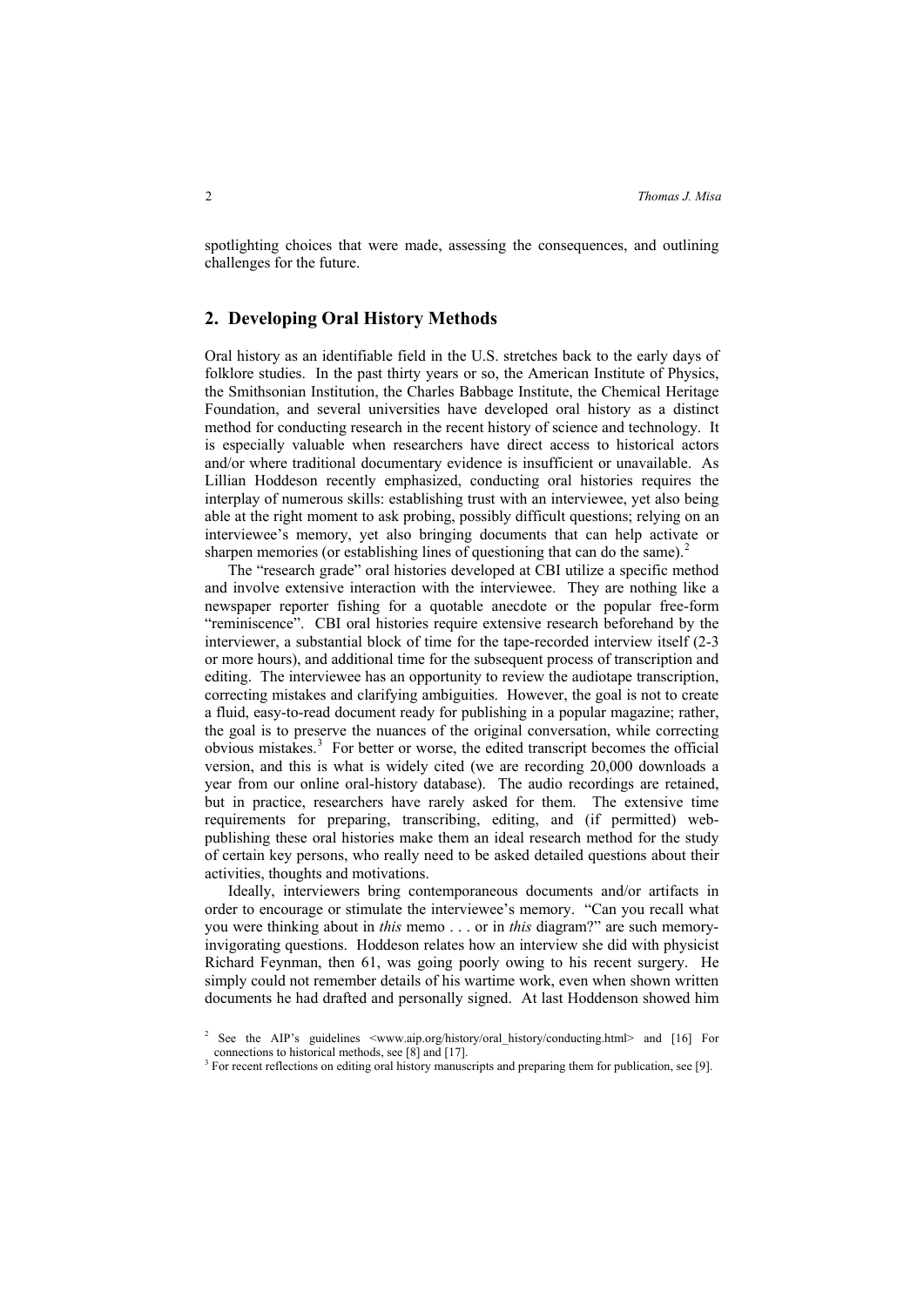a blueprint of the Oak Ridge (Tennessee) atomic facility, and this prompted one of Feynman's well-told "genius stories," in this instance about how he had spotted a crucial weakness in the complex system of pipes and pumps in the atomic facility's chemical plant (p. 193). Telling this story seemed literally to activate his memory, and soon additional stories and recollections were readily forthcoming. [8]

In addition to documents, key artifacts or even close colleagues can be helpful in jogging or jolting the interviewee's memory. Doing a group interview with colleagues has several obvious attractions, not least the pleasant social time and opportunity to reminisce with friends; yet it is important to keep in mind *why* one does the interview. If there are a specific set of research questions, then the interviewer must work extra hard to keep two or more interviewees on track and focused. Having a chance to sit around and record some of the "old stories" is frequently attractive to the interviewees, but then the interviewer needs to take special care. Researchers studying the complex phenomena of memory suggest that we do not really directly remember the original (ur–)memory; rather, we recall the last re-telling or recollection of that memory. If, somewhere down the years, the re-told story has wandered away from the original, then the oral historian's elaborate process of recording, transcribing, and validating of this more-or-less accurate storytelling as a "historical fact" can be seriously in error.

Controversies surrounding oral histories tend to crop up when someone asserts too much for the genre. The historian of modern biology Horace Freeland Judson, whose *The Eighth Day of Creation* (1979) depended heavily on oral histories with colorful pioneering figures in molecular biology, has been criticized in these terms [10]. (An additional liability is that researchers may consult his 52 oral histories, deposited at the American Philosophical Society, "only with the prior written permission" of Judson; moreover, several of them are "closed indefinitely to researchers."<sup>[4](#page-0-2)</sup>) After significant time spent with pioneering figures in a field, it is certainly tempting to see their retrospective accounts in a favorable, even privileged light. A better approach recognizes that oral histories are one subjective source—no worse but certainly no better than any other single source. The pragmatic solution when faced with this seemingly intractable problem is to rely on the historian's fundamental methods of *source criticism* (paying careful attention to the perspective and potential bias of any source, as well as examining its reliability, authenticity, and distance from events) and *triangulation* (seeking to find corroboration among varied sources, whether documents, published accounts, artifacts or oral histories). It goes without saying that open access to all relevant documents—including, ideally, interviews and transcripts—is necessary for such triangulation.

It is important to emphasize that different modes of interviews, and other complementary research methods and sources, will be necessary to keep pace with changing questions and themes in the history of computing, especially the recent interest in the users of computing and the emerging awareness of the important roles played by non-pioneering figures. It certainly makes sense to invest many hours of intensive research and preparation time to be able to ask insightful

<sup>4</sup> See <www.amphilsoc.org/library/mole/j/judson.htm>.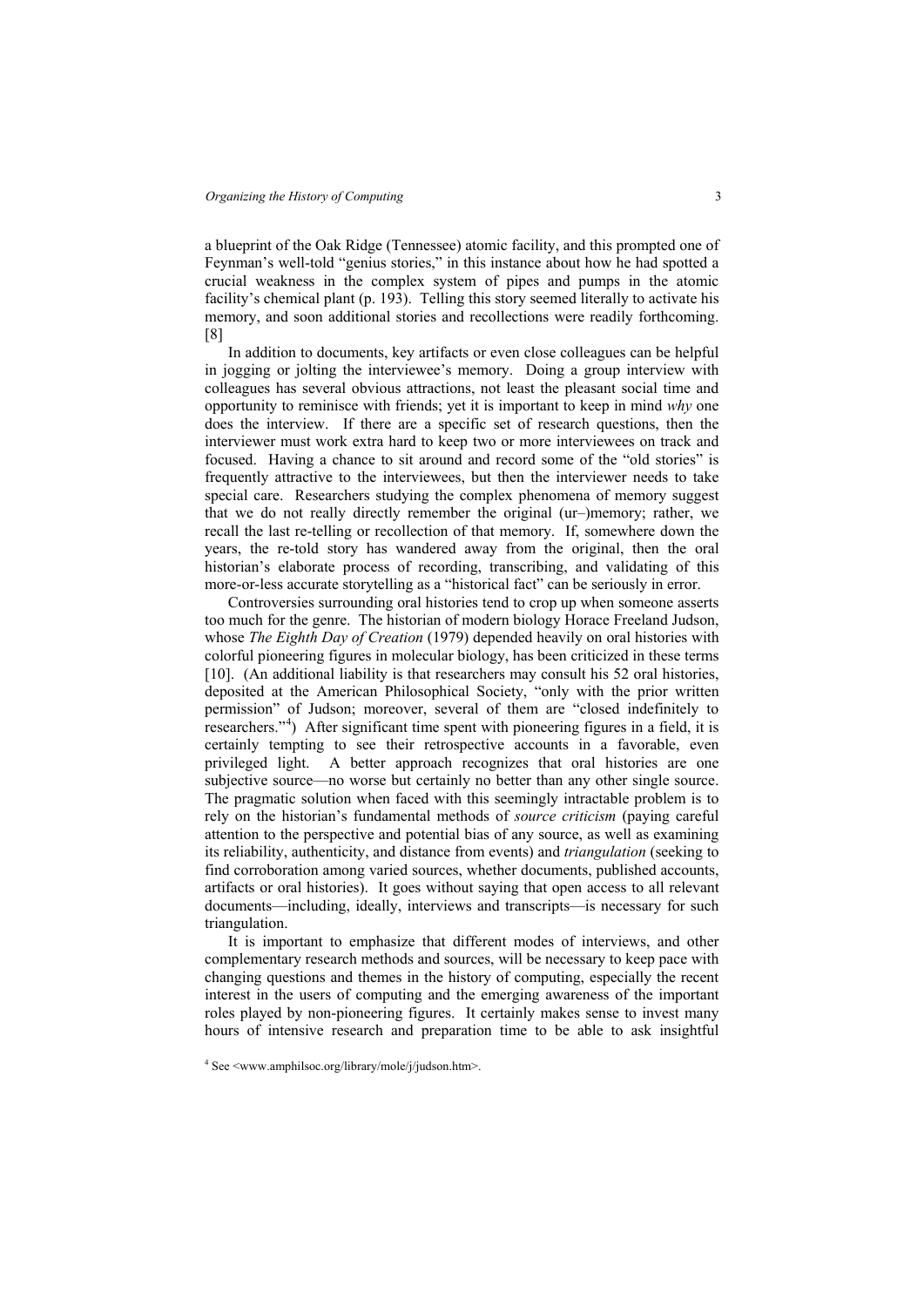questions of a pioneering figure. These figures can be the most valuable interviewees—and, sometimes, also the most troublesome. Often, people who have been in the public eye as a prominent scientist, engineer, or business executive have already experienced all the "usual questions" and have already formulated answers to them; consciously or not, they have erected or constructed a "mask", and it may not be easy to go beyond their public persona or identity. A careful oral historian can choose to avoid posing the usual questions, or to ask knowledgeable follow-up questions in the case of a pat reply. Hoddeson relates her mistake in interviewing a certain Bell Laboratories executive in his office, where over the years he had held numerous interviews and where his "mask" was secure: she conducted a well-paced interview, and recorded all the "usual stories" that he'd already re-told many times before.

Over the years, CBI researchers have done nearly 300 interviews, and, including those done by our collaborators and colleagues, our on-line database contains nearly 400 interviews. You can directly query the database by name or subject; for a suggestive listing see  $\leq$ www.cbi.umn.edu/oh/subject.phtml>; most of the interviews are available on-line as PDFs. Looking down the subject list at "X" there are entries for Xerox Data Systems and Xerox's Palo Alto Research Center that lead to a 52-page interview with Paul A. Strassmann, who was chief computer executive at Xerox. From his vantage point in 1989, Strausmann described the interactions between Xerox's mainframe-oriented Data Systems (XDS), and Xerox's established copier business, as well as the growth of Xerox Palo Alto Research Center (Xerox PARC) and its development of the Alto and Star computers. Staussman recalls Xerox's decision to embrace an integrated view of information technology and to distance itself from computers per se. A listing under "XML" leads to a 36-page interview with Don Chamberlin, who in 2001 was a researcher at IBM–San Jose. Chamberlin recounted his early life, his education at Harvey Mudd College and Stanford University, and his work on relational database technology. Together with Ray Boyce, Chamberlin developed the SQL database language. He also briefly discussed his recent research on XML query languages. While Chamberlin's interview is something like a career summary, Strassmann's interview is more focused on a specific phase of his career.

CBI's established model of oral histories, a particular model to be sure, has been so successful that only recently have we seriously considered other types and modes of interviews. At CBI, we have several different types of experiments for a research project on the National Science Foundation's FastLane system. Today, FastLane forms a comprehensive information infrastructure used in all phases of NSF's grant making, its core mission. To deal with the large number of legacy users at NSF as well as sponsored projects staff and researchers at universities, we plan shorter, targeted interviews with non-pioneering figures (combined with longer, traditional interviews with the key FastLane designers). We have a plan for a semi-automated transcription technique, using voice-recognition software; unfortunately, you cannot (yet) have your interviewee speak directly into a computer to produce a transcript, since the software needs to be 'trained' for a certain voice.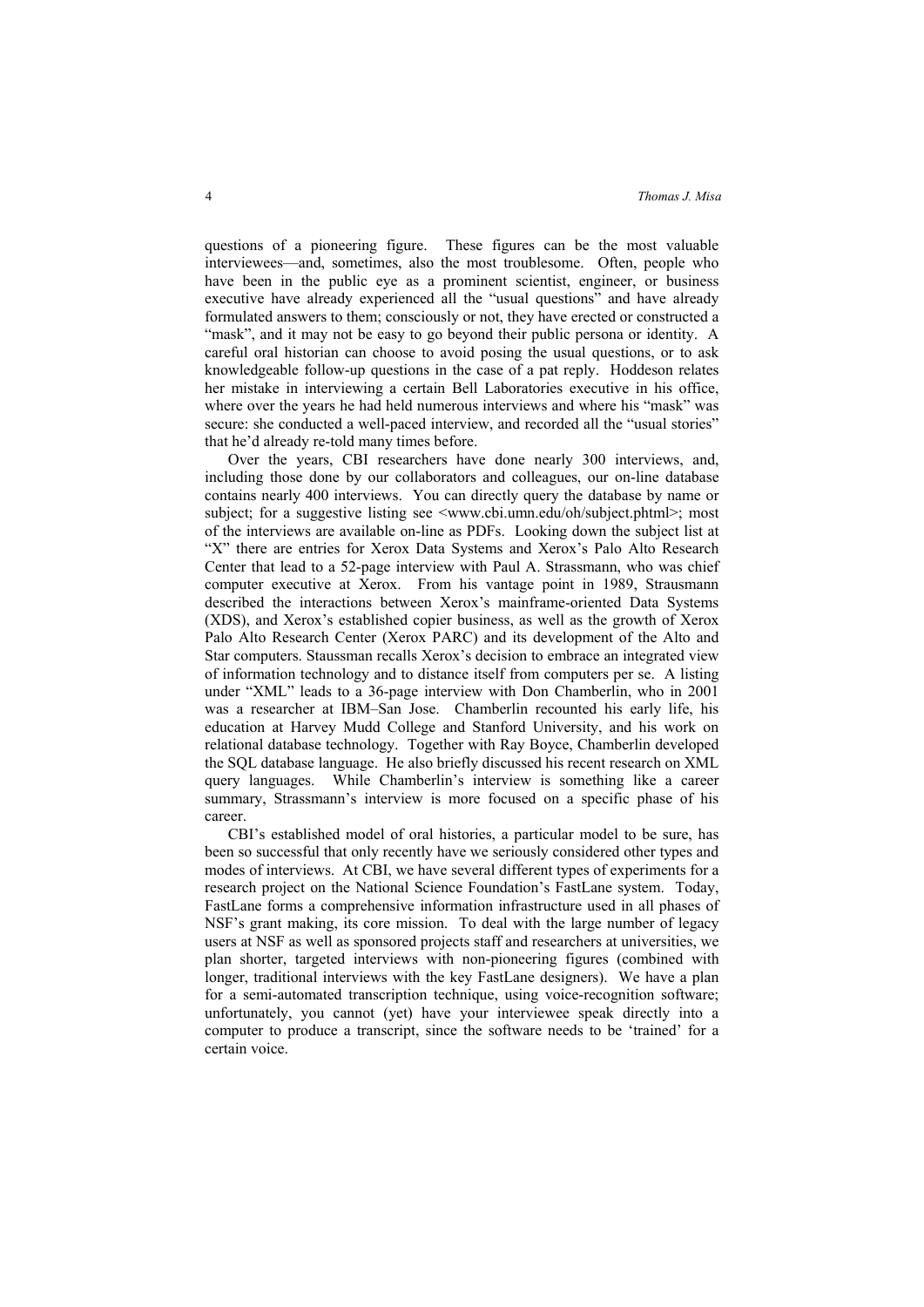We also are developing a web-based interview platform for our research. This activity connects a web-based front end to a database for recording respondents' answers to semi-structured interview questions as well as their own unstructured anecdotes or stories (the capacity to do binary-format uploads will allow a degree of self-archiving, since users will be able to upload images, documents, and even binary files of their own spoken interview answers). We also are experimenting with a wiki to facilitate our interviewees participating in the writing of history.<sup>[5](#page-0-0)</sup>

Our goal with these new methods is to gain access to people and sources that, practically speaking, were not available using our traditional, time-intensive oral history methods. We hope the new methods might better 'scale' with a larger numbers of interviewees. Again, this is a good example of the interplay of changing historical questions with new research methods and tools. Timeintensive oral histories made sense when our research questions concerned a limited number of pioneering figures. We need new research methods to understand a larger and more diverse group of individuals.

#### **3. Evolving Archiving Practices**

A second activity is archiving the papers of individuals, institutions, companies, and professional groups, which was a priority of CBI from the start. Here too Arthur Norberg and his colleagues (for most of its history CBI has had both professional historians and professional archivists on staff) faced some difficult choices. While the industry and professional groups advising CBI initially advocated a strategy of "saving everything", CBI's actual collections strategy was much more focused. Bill Aspray has recently described these debates, noting the several shortcomings in the save-everything collecting strategy. These involve numerous practical and intellectual problems: vexing problems of space, cost, appraisal, preservation, indexing, provenance, and (not least) effective cooperation with other peer organizations and institutions.<sup>[2]</sup>

In time, CBI evolved into a true physical archive, with extensive on-site storage, active collections development, professional archiving, and full-service accommodations for researchers. As far as I know, little thought was ever given to CBI serving as an archival clearinghouse such as the Oxford–Bath archives of contemporary science. The problem was not one of coordinating existing collections. Rather, there was a pressing need for some *place* that would collect, preserve, and make publicly accessible records and documentation on the history of computing (most university libraries in the U.S. are rather reluctant to take nonliterary materials from beyond their own campuses), and a salutary awareness of that need on the part of the technical-professional community. The thought was that an important part of the history of computing had just occurred, and that it would likely be lost unless some institution such as CBI collected that history. Even today, CBI often seems to serve as a sort of "last chance" for computer history records, especially those held by individuals.

<sup>5</sup> Various experiments in Web-based history have been funded by the Sloan Foundation. For candid reports, see [6,7]. Early results were reported in [12].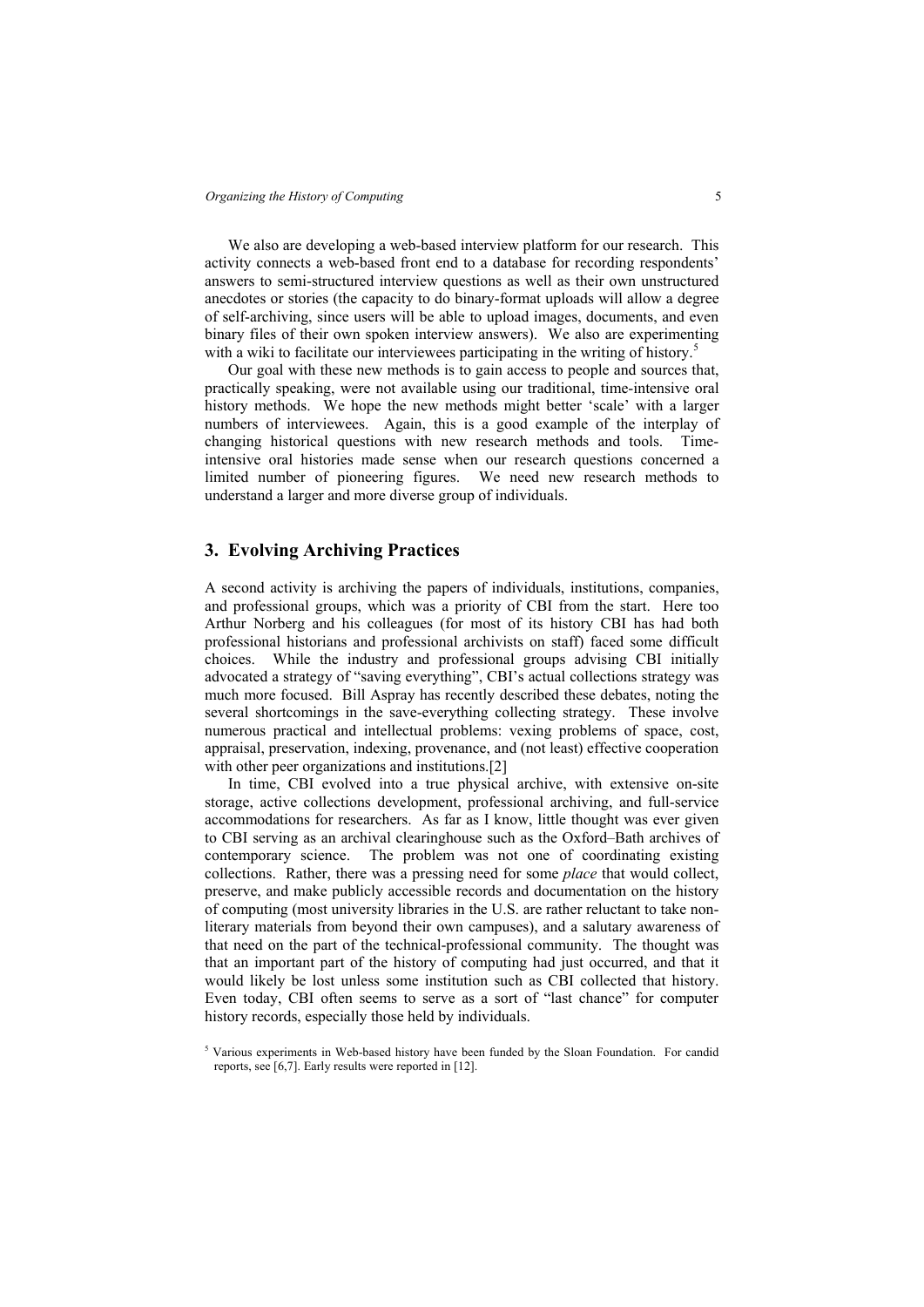CBI's active collecting policy and practices took form with intellectual input from the technical community, Norberg, and Bruce Bruemmer, CBI's first professional archivist who served from 1984 to 1997. (Subsequently, CBI's fulltime archivists have been Elisabeth Kaplan from 1999-2005 and Arvid Nelsen, hired in April 2007.<sup>[6](#page-0-1)</sup>) For several years, CBI had the typical archival storage in the basement of an older building (in the University of Minnesota's Engineering Library). In 2000, CBI moved into a new, purpose-built special collections library. Andersen Library features office suites and reading rooms for the University's archives and special collections units as well as state-of-the-art climate-controlled archival storage space underground. The facility exploits the geological fact along the Mississippi River basin that layers of soft sandstone alternate with layers of hard limestone; the underground storage cavern was created when two 600-foot-long holes were bored through the sandstone layer, and then reinforced with a concrete tube structure. Not only were construction costs quite reasonable, but also the ongoing energy costs are low since little temperature regulation needs to be done for the underground space (corrections to humidity are still needed). The facility was built with a special appropriation of Minnesota-state funding since the state needed large-scale remote storage when constructing or moving an entire library; accordingly, you can back a large U.S. size "tractor-trailer" unit right into the loading area, offload boxes onto a gravityslide conveyor ramp, and then store boxes on metal racks that stretch nearly two stories high.<sup>[7](#page-0-0)</sup>

There are many irreplaceable gems in CBI's archives, but not every computer manual could—or should—be given the exacting archive-grade preservation required for the most valuable historical materials. Generally CBI followed the standards of the professional archiving community, which embraced a high degree of physical preservation, a detailed level of collections processing, extensive indexing of the collection, and broad dissemination of the resulting finding guides. Consequently, most of the archival material in CBI's 250 collections—including its two largest corporate collections (Burroughs and Control Data)—are processed down to the "folder" level. Researchers have access to these collections through a keyword search tool <http://discover.lib.umn.edu/findaid>. A recent update permits detailed and accurate searching across CBI's collections (as well as across the University's other archival collections as desired). Really, for the first time, we have gained practical access to the 731 boxes of the United States National Bureau of Standards sprawling collection of computer literature (1956-1978). CBI's U.S.-oriented collections are well known to computer historians, but recently we made a survey of our surprisingly wide international holdings (including founding documents on IFIP, documentation on ALGOL, information on Soviet bloc computing, and other topics, as well as the only WorldCat-listed copy of James Connolly's *History of Computing in Europe* [published by IBM World Trade Corporation in 1967]). [5, 20]

<sup>6</sup> For a more detailed history, see [3].

<sup>7</sup> Information on the Andersen Library building, including construction photographs, may be found at <andersen.lib.umn.edu/aboutandersen.html>.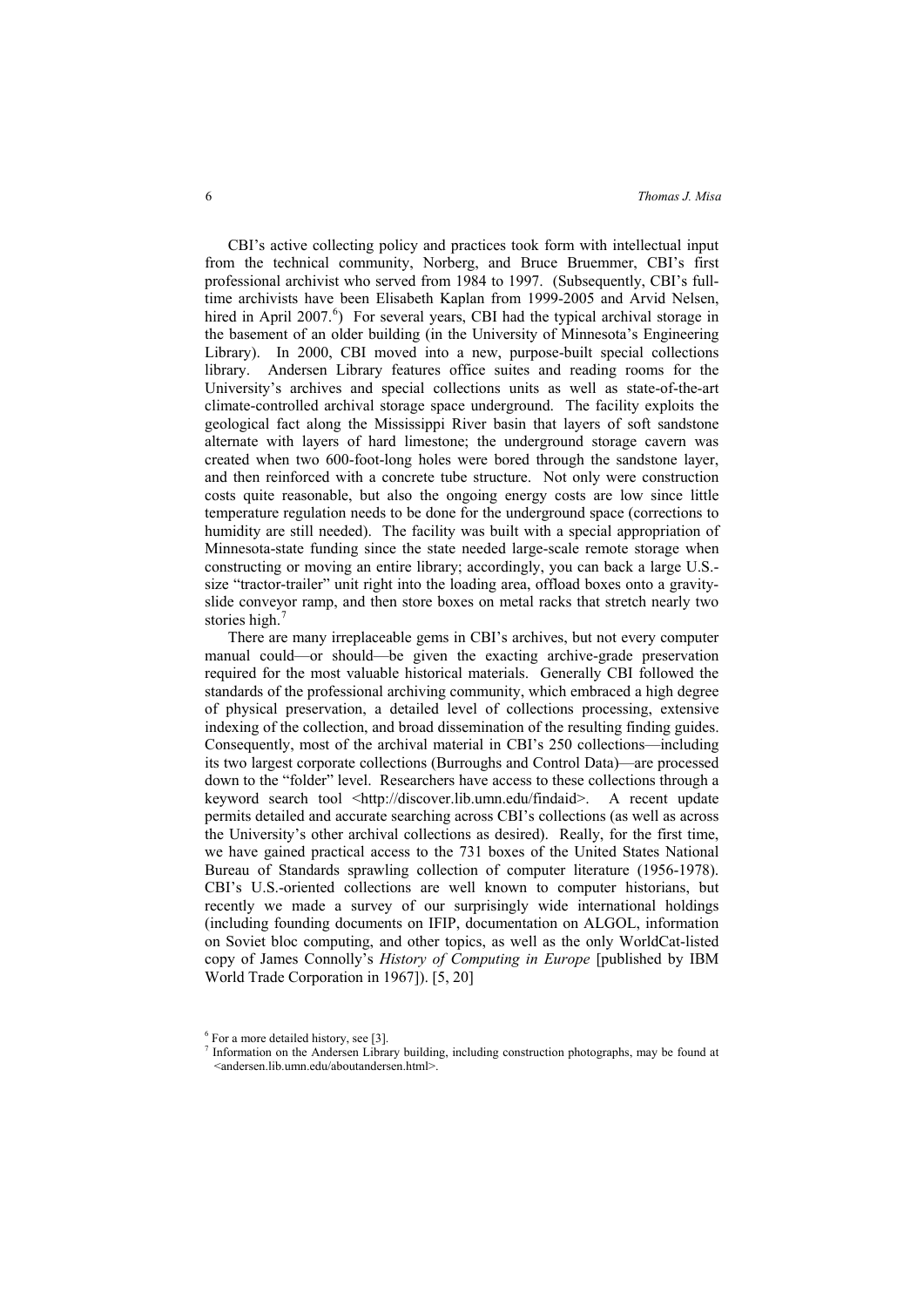#### *Organizing the History of Computing* 7

One challenge we are confronting today in archiving is the tradeoff between processing and accessibility. Put simply, with the accepted model of extensive processing, our collections have not typically been available to researchers until after we process them—sometimes for many years. Archivists in the U.S. have lately favored a model of "minimal" processing with an acceptance of describing collections, at least initially, at the overview box-level rather than at the more detailed folder level. Collections are more quickly made available to researchers, even though they may later undergo further processing (at the folder level). Another challenge we face is continuing to round out our existing collections from the "mainframe" era while starting or expanding more-recent collections documenting the personal computer, networking, graphics, office automation, internet, and mobile computing.

It will be interesting to observe the interactions between archival theory and practices in the age of electronic and born digital records. There are certainly numerous collections of scanned documents available on-line today.<sup>[8](#page-0-3)</sup> One solution, it may well appear, to the practical problem of where to store large volumes of records is simply to digitize the whole lot and throw out the bulky paper originals. More than one person has observed to me that if Google can effectively search the entire world wide web, then certainly a decent search engine could retrieve scanned, digitized documents in an archive such as CBI. I think the problem may be more complex than it first appears. To begin, a digitized image of a document—a memo, research report, or drawing—is not searchable unless it has been OCR-ed and/or someone has assigned metadata to it (and both of these are time-intensive processes). There is the attractive hybrid, raw-OCR-plus-image model used by the "Making of America" project at Michigan and Cornell. This project gives its scanned books, journal articles, and other documentation from the 19th century a raw OCR (with around 99% but not 100% accuracy); the OCR-text results are entered into a searchable database; and these entries are linked to highquality scanned images of the original pages. Yet even with substantial funding by the Mellon Foundation, and a decade of large-scale university effort at Cornell and Michigan starting in 1995, the total number of pages has reached just 3.8 million.<sup>[9](#page-0-0)</sup>

At CBI, we face a numbers-and-resource-allocation question. CBI presently holds around 5,000 shelf feet of paper documents, or more than 5 million pages, in addition to a growing electronic archive. Our documentation is very diverse: loose handwritten notes, formal research reports, market surveys, laboratory notebooks, bound and unbound journals and books. Some of these "pages" are viewed regularly, at least as archival collections go, but many of them might be called up and examined only once in a very long time. Digitizing each and every of these pages would represent an enormous commitment in staff time, not only for the scanning itself, but more importantly for describing the documents,

<sup>&</sup>lt;sup>8</sup> See (e.g.) the Alan Turing Archive for the History of Computing  $\langle$ www.alanturing.net $\rangle$ ; Mike Muuss' History of Computing Information <ftp.arl.mil/~mike/comphist/>; and J. A. N. Lee's materials <ei.cs.vt.edu/~history/>. 9

See <quod.lib.umich.edu/m/moagrp/index.html> and <cdl.library.cornell.edu/moa/>. The current page count (June 2007) is at <quod.lib.umich.edu/m/moagrp/>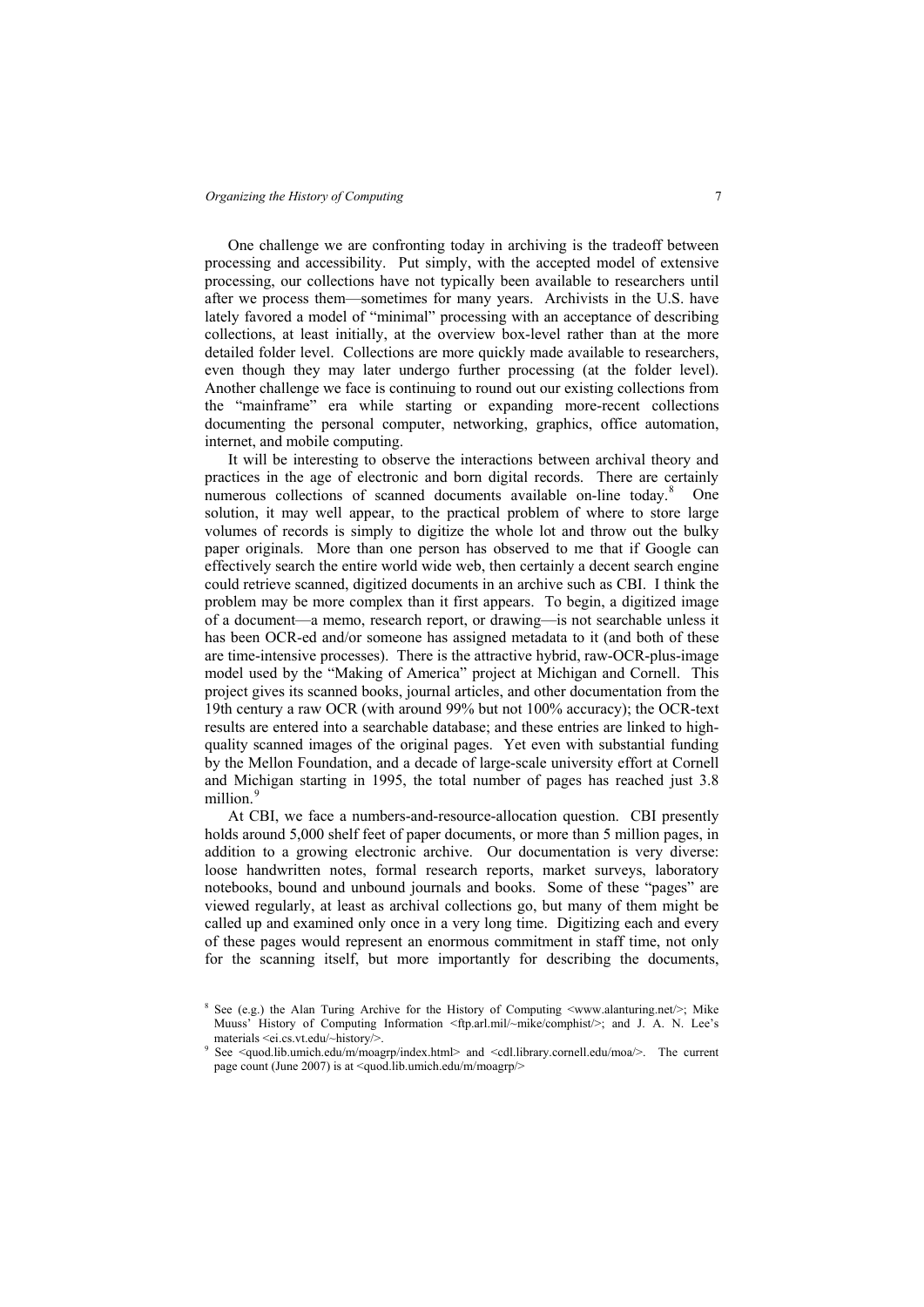indexing them, and setting up and maintaining a database retrieval scheme. We estimate that such archival grade scanning costs us around \$1 per page (although, like Google, we can scan second copies of book pages at lower cost). Corporate lawyers might have the resources to do this and to make large datasets of trial documents available and retrievable, even on-line; but it is not clear that this would be an effective use of archiving resources at CBI's (modest) scale of operations. If we made a full-scale commitment to digitizing our present collection, our collecting of new materials would probably grind to a halt.

Now, consider the status of a document not merely as a container for "information" but also as an artifact. CBI has a very large collection of computer manuals and other printed documentation, more than 500 boxes total, of which approximately half is processed and half unprocessed.<sup>[1](#page-0-4)0</sup> We are under some institutional pressure to reduce the size of the so-called unprocessed collections. Computer manuals are by no means unique; and there are catalogues of on-line computer manuals.[11](#page-0-5) Yet a preliminary investigation of our users suggests that the computer manuals have received far more use than we had assumed. Then, too, taking (say) one of the three-ring notebook binders out of its box, and examining how it was used (colored tabs); even the smell of the cheap plastic (no fine leather bindings here) tells you something about the social and cultural history of computing. If we digitized the "content" of the computer manuals and purged them as artifacts, we would certainly gain some open shelf-feet but we would also have lost the contextual information of the artifact itself, with clues to how and why programmers used it.

Finally, let me conclude this section with some thoughts on the "migration model" for electronic or born-digital records. A National Archives document categorizes the many on-going experiments in preserving digital records into five broad areas:<sup>[1](#page-0-0)2</sup>

- (a) preserving the original technology used to create or store the records;
- (b) emulating the original technology on new platforms;
- (c) migrating the software necessary to retrieve, deliver, and use the records;
- (d) migrating the records to up-to-date formats;
- (e) converting records to standard forms.

The migration model focuses on (c) and (d) of these options. (The "Making of America" project mentioned above stores its scanned book and magazine pages in 600 dpi TIFF images, a stable and standard non-compressed form, as in (e); and then converts the huge TIFF files on-demand to compressed GIF images for delivery over the WWW.)

One certain liability of paper records is their physical bulk and the costs needed to store them securely over the long term. Yet one advantage is that once the paper records have been processed they are stable: during IBM's crisis in the

<sup>&</sup>lt;sup>10</sup> For the Computer Product Manuals Collection (1940s to 1980s) see <www.cbi.umn.edu

<sup>/</sup>collections/inv/cbi00060.html> or <special.lib.umn.edu/findaid/xml/cbi00060.xml><br><sup>11</sup> For the Manx catalogue, see <vt100.net/manx/>; a collection of documentation and software can be found at <www.bitsavers.org/>.

<sup>&</sup>lt;sup>12</sup> See Kenneth Thibodeau, "Preservation and Migration of Electronic Records: The State of the Issue" <www.archives.gov/era/papers/preservation.html> (accessed May 2007).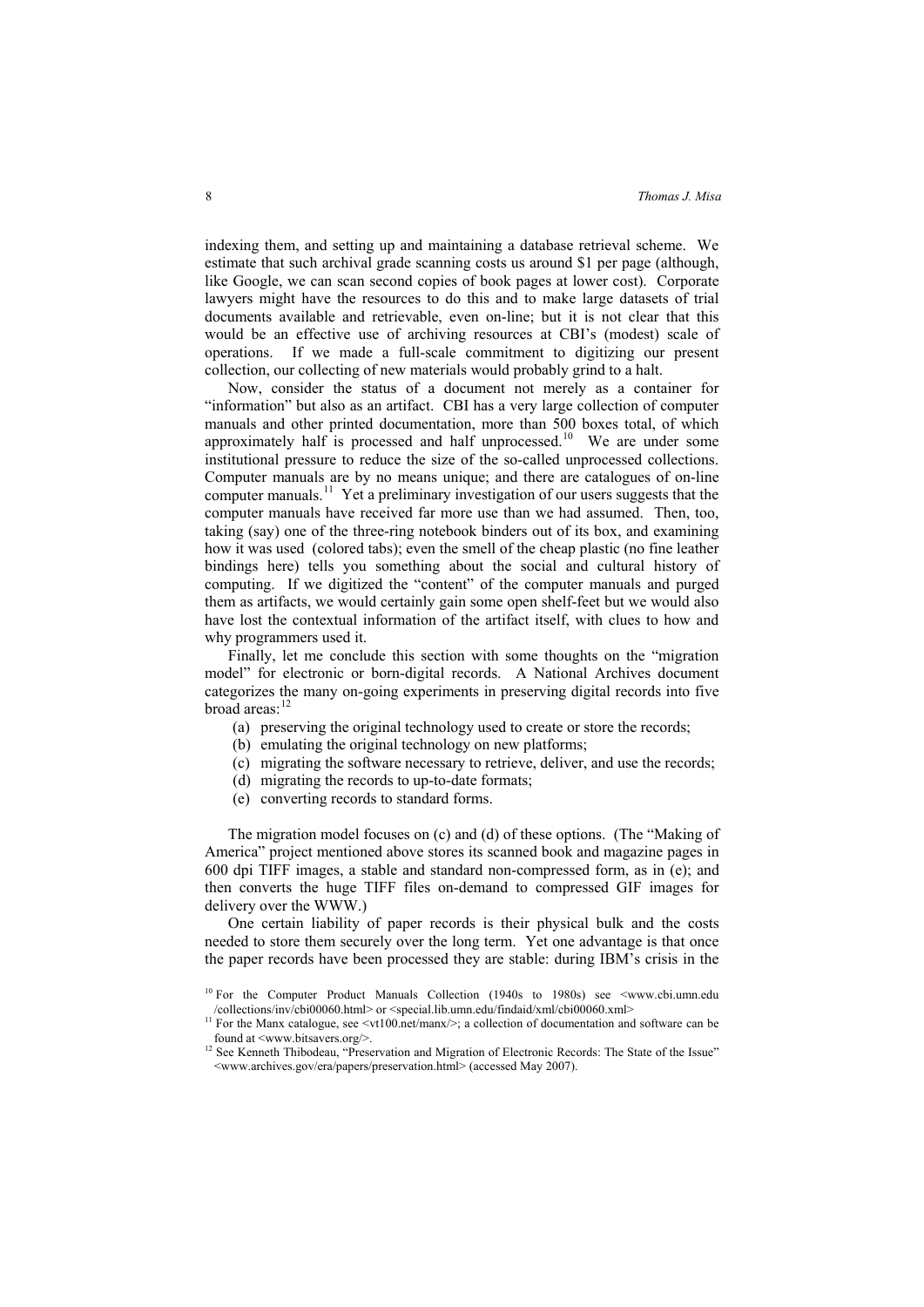1990s it was forced to close its archives for a number of years, but, when the company's economic prospects improved, all that was needed was to unlock the IBM archive's doors and re-open the facility. Its paper records were still there waiting patiently. Electronic records may not so successfully survive such a temporary closure. Archiving experts are exploring the "migration model" to store electronic records over time. Records stored in yesterday's obsolete format need to be "migrated" to today's standard format to ensure continued accessibility; alternately, software capable of reading and interpreting the ancient data will need to be migrated onto up-to-date hardware. In the future, with the assumption of changing software and/or data formats, there will be the need for further migrations—a little-acknowledged downside to the seemingly relentless march of Moore's Law.<sup>[1](#page-0-1)3</sup>

It seems to me that the "migration model" entirely transforms electronic archiving: it was supposed to be a low-cost enterprise, but instead it might be one with surprisingly high and recurrent costs. Here are some considerations to migrating records themselves. First, since no piece of software can be perfect, the downstream or migrated records will have some minor but essentially undetectable errors; consequently, it seems very risky to dispose of the original records, and quite likely the same for the second and subsequent generations as well. So instead of having a single-generation electronic archive, we are likely to have multiple-generation archives, one for each of the migration generations. Over time a single collection of electronic records, which might have been stored in a fixed number of traditional archival boxes, will actually grow in size and complexity. Second, I think the migration model typically assumes a linear progression: you start with the "1st" generation of original records and migrate from there to the "2nd" generation and from the "2nd" to the "3rd", and so on. Remember each migration is more or less forced by soon-to-be obsolete formats (we are entirely assuming stable storage media and/or well-secured servers, another cost that should not be forgotten). If an archive is unable to conduct one of these generational migrations, it seems in great danger of having its collections slip off the standard migration pipeline. Hypothetically, what if an archive was forced to be dormant for ten years—or for any reason simply forced to skip one or more required migrations? Now, think about the next 75 or 150 years. Given these problems, some archival specialists reasonably advocate just printing out emails or other electronics documents and archiving them based on the well-tried paper models.

#### **4. Conducting Historical Research**

Third, CBI has conducted an active research program throughout the past quarter century. Indeed, you can chart CBI's longer-term research projects and find a close correspondence with shifting emphases in the oral histories conducted and

 $<sup>13</sup>$ Or worse, as the Thibodeau (supra) suggests: "the market has tended to exacerbate the problem of</sup> preserving electronic records. The pressures of competition have led the [IT] industry to obey Moore's law, replacing both hardware and software on a frequency of two years or less."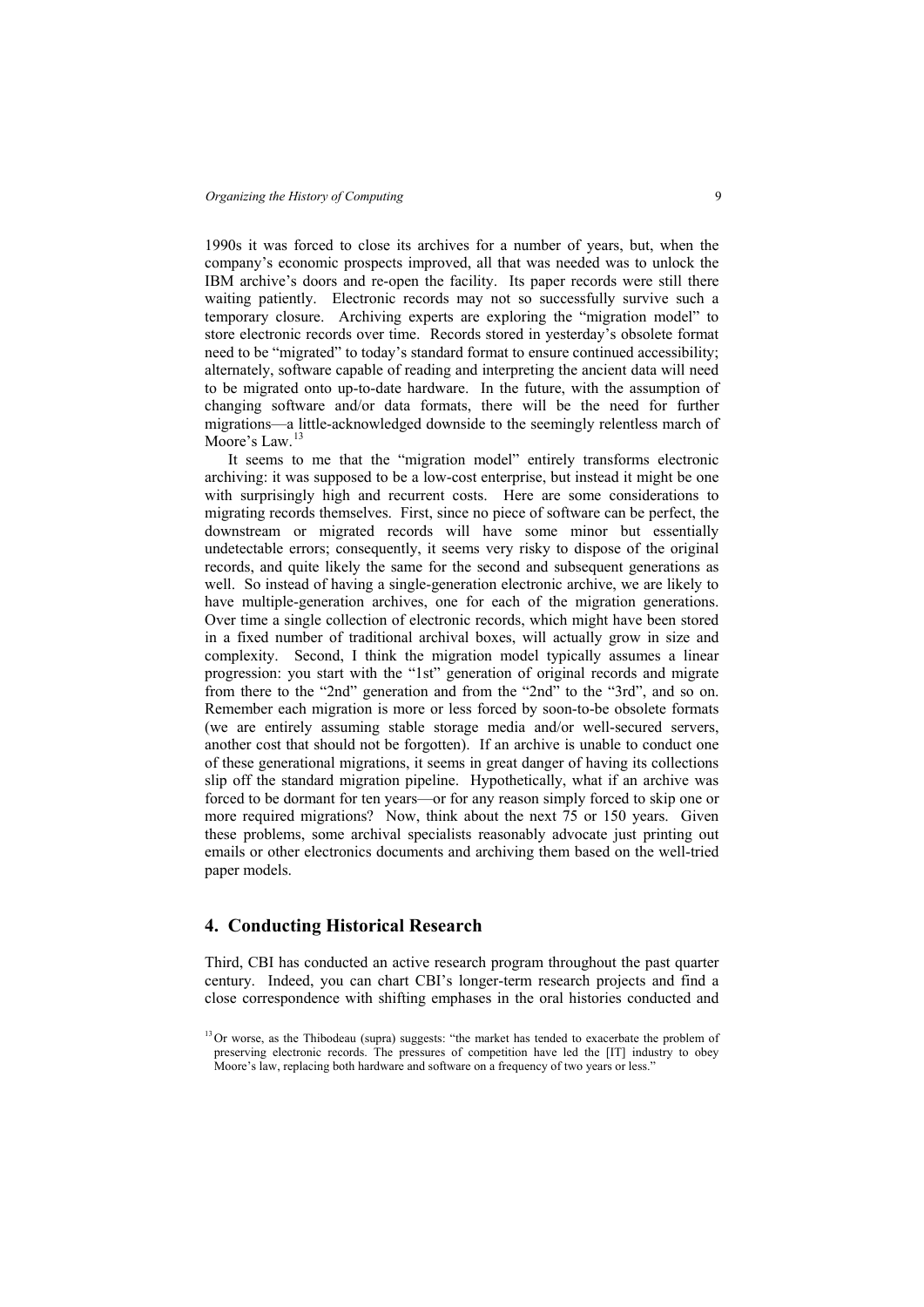even in the specific collections taken in. This, too, is part of the CBI model: our research projects have led to oral histories and networking in various communities, which in turn has frequently led to collection development in those communities, and, in the longer term, the creation of an entire infrastructure for research. For example, during the years when CBI did a NSF project on the "Computer as a Scientific Instrument" (1998-2001) CBI's oral histories focused in complementary fashion on NSF staffers and computer researchers active in the area; and similarly for another NSF-funded project on "Building a Future for Software History" (1999-2003). Several important archival collections in early networking and computer science came during the (sponsored) project that examined DARPA's influence on computer science, and which resulted in Norberg and Judy O'Neill's *Transforming Computer Technology: Information Processing for the Pentagon, 1962-1986* [14]. Norberg's own research on Minnesota's pioneering computer industry, including numerous oral histories and many individual and company collections, was published as *Computers and Commerce* [15]. Capitalizing in part on CBI's accumulated records, Jeffrey Yost, CBI's associate director, recently published a valuable overview titled *The Computer Industry* [19]. In short, there has been a continual interplay between research, oral history, and archiving activities, and it is difficult to imagine CBI today not having all of these functions.

The archives staff, too, has conducted substantial field-shaping projects, in addition to the processing of collections, the handling of reference questions, and the provision of research assistance. *The High-Technology Company: A Historical Research and Archival Guide* (written by CBI staffers Bruce Bruemmer and Sheldon Hochheiser and published in 1989) was for some years the best and indeed only resource concerning this sector, and distributed by the Society of American Archivists [4]. Recently, CBI staff conducted a study "Documenting Internet2: A Collaborative Model for Developing Electronic Records Capacities in the Small Archival Repository."[14](#page-0-0)

Support for scholars working on their Ph.D. in the field has also been an important on-going activity through the CBI–Tomash Fellowship. Awarded annually since 1978, the list-to-date of 28 fellows reads something like a who's who in computing history.<sup>[15](#page-0-2)</sup> Collectively, they have published highly respected works in all areas of the history of computing. In scholarly terms, the CBI– Tomash dissertations have resulted in the two best books on Silicon Valley, the definitive study of the internet, key studies of computing in organizations, the corporate and Cold War contexts, and several scientific disciplines, the key study of magnetic recording technology, as well as pioneering studies of computing in Chile and Italy, and comparative studies with Japan and England. The recent volume from MIT Press on the commercial internet has chapters written by no less than six former CBI–Tomash fellows, including those of both co-editors (William Aspray and Paul Ceruzzi) [1].

<sup>&</sup>lt;sup>14</sup> A list of CBI's publications is at  $\langle$ www.cbi.umn.edu/research/staff\_publications.pdf  $>$ <sup>15</sup> The CBI-Tomash fellows are listed at  $\langle$ www.cbi.umn.edu/research/recipients.html>.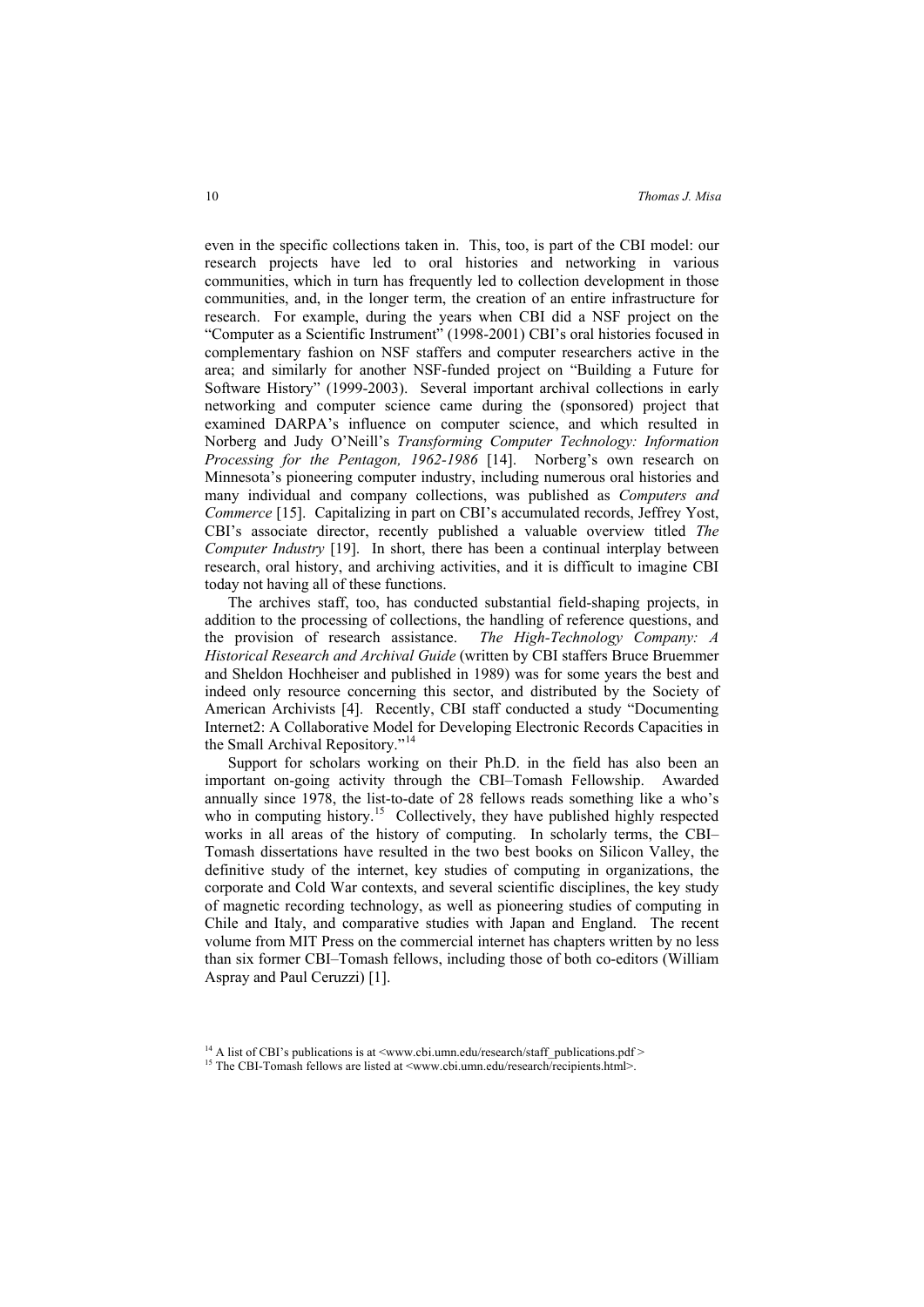#### **5. Conclusion**

In conclusion, here are three items in my personal "wish list" of initiatives for the history of computing. One, I would like to develop a software tool for archiving email: it would permit the capture, sorting, editing, and archiving of emails, which currently arrive at our shop on 5.25 floppies, 3.5 floppies, as electronic files, and on CDs in a wide variety of formats. I think it is a good bet that emails will have high research value in the universe of "born digital" records. Emails frequently contain a heterogeneous mixture of content, even in the same message: personal or private comments, professional business, a bit of gossip here and there, as well as binary-code attachments such as images or Word documents or Excel spreadsheets. I believe that potential email donors would respond positively if we had an effective means for removing their private content, just as slips of paper with private comments were certainly removed from traditional paper archives, while leaving intact their professional, technical, or public content. Such privacy concerns are prominent in collections of emails we are working on now. Of course, at a certain moment, the edited content in such a database would need stability, to be locked down, so that subsequent users of the email database do not continue the editing process. Emails also contain a wealth of useful meta-data about how and when and where the message was sent. So for these reasons there are several obvious shortcomings with (say) creating PDF files from emails with the personal bits blacked out,  $16$  or just printing them out.

I also would like an institutional or collective means of "finding good homes" for archival collections that might not fit our collecting priorities but that still ought to be preserved somewhere (we have several of these in process right now). And, finally, I would like to think prospectively about how changes in our field's topics, themes, and research questions might shape and direct our archiving strategies and practices [11]. I welcome continuing opportunities to share and discuss our experiences.

#### **References**

- [1] Aspray, William, and Paul E. Ceruzzi, eds. *The Internet and American Business* (Cambridge: MIT Press 2008).
- [2] Aspray, William. "Leadership in Computing History: Arthur Norberg and the Charles Babbage Institute," *IEEE Annals of the History of Computing* 29 no. 4 (October-December  $2007$   $16-26$
- [3] Bruemmer, Bruce, and Elisabeth Kaplan, "Realizing the Concept: A History of the CBI Archives," *IEEE Annals of the History of Computing* 23 no. 4 (October-December 2001): 29-38.

<sup>&</sup>lt;sup>16</sup> For problems with improperly "redacted" or blacked-out text in PDF documents, see the wellpublicized travails of the CIA, AT&T, and others: <cryptome.org/cia-iran.htm>,  $\le$ it.slashdot.org/it/06/06/22/138210.shtml>,  $\le$ news.com.com/2100-1028\_3-6077353.html>. The NSA advises "any sensitive information must be removed from the document through deletion"; see [13] p. 4.